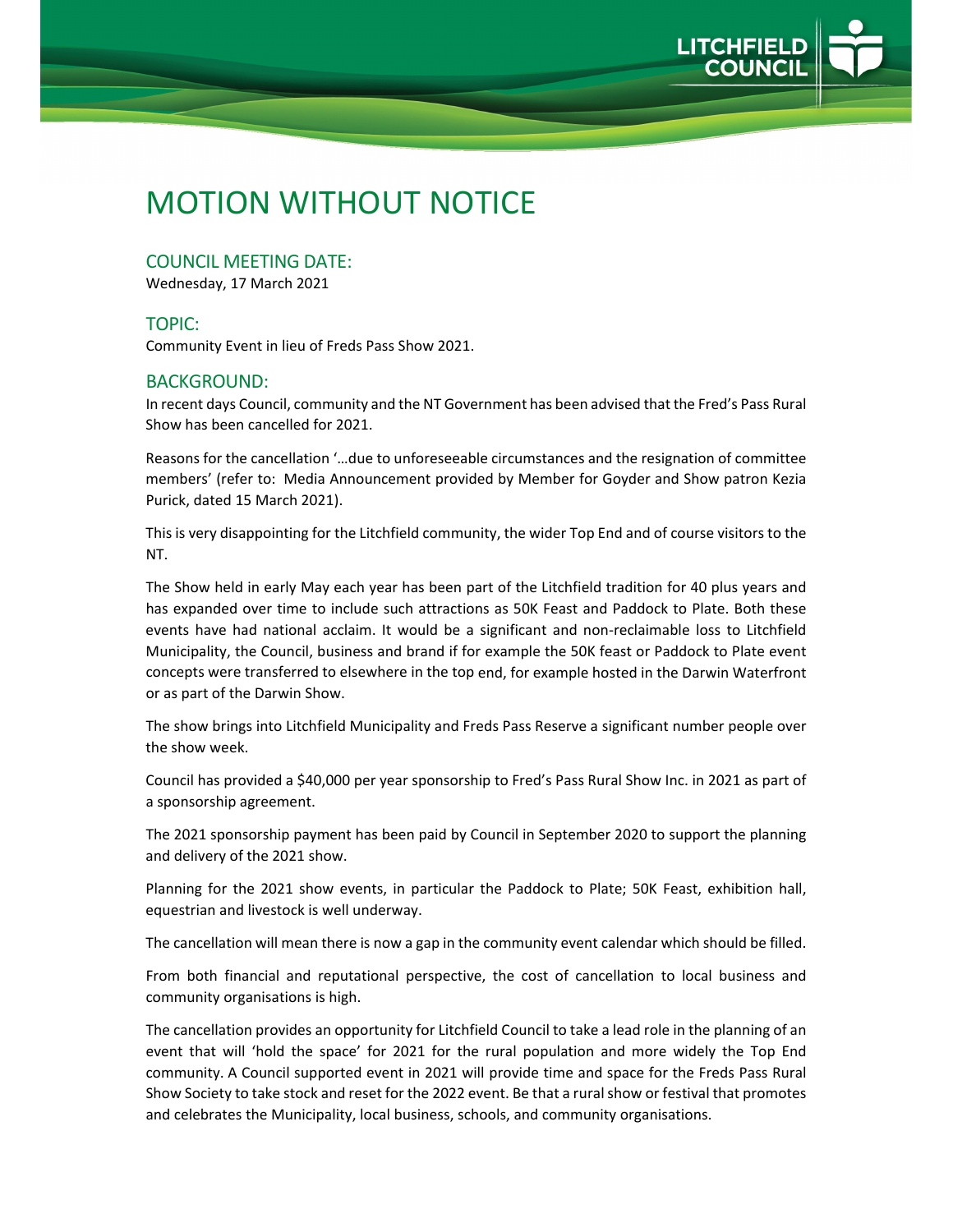

# MOTION WITHOUT NOTICE

By taking a close look at what is possible as a replacement event for the show in 2021, advocating for NTG financial assistance, and subsequently assisting with event planning and implementation Council will be actively meeting the commitments stated in the Litchfield Tourism and Events strategy 2021 -2024:

The Strategy will support the development of a buoyant tourism industry generating a greater economy and social prosperity for the Litchfield region.

This Strategy's action plan is about Litchfield Council working together with the region and industry stakeholders. Litchfield Tourism and Events strategy 2021 ‐2024 has the following objectives:

- 1. Optimise tourism opportunities through stakeholders and event.
- 2. Identify partnerships and opportunities for collaboration.
- 3. Increase recognition of Litchfield as a tourism destination.
- 4. Enhance the visitor experience through destination and events.

### OBJECTIVE:

As the local Council we have a responsibly to support local business and to help to build a connected and engaged community.

To ensure that Litchfield Municipality:

- 1. Continues to have the opportunity to have a significant and successful community event that promotes/celebrates the rural area in 2021.
- 2. Demonstrates support for our residents, community organisations and business by playing a leading role in identifying and planning a replacement event for the area to 'hold the space' for a Freds Pass Rural Show Society to reimage and deliver the 2022 Fred's Pass Rural Show.
- 3. Works with the interested community organisations and members, our local MLA's, and NT Government to create a successful community event.

### NOTICE OF MOTION:

That Council:

- 1. Requests the Chief Executive Officer, as a matter of urgency, investigate community event options to substitute the recent cancelled Freds Pass Rural Show for 2021.
- 2. Approves the Chief Executive Officer to negotiate with relevant stakeholders to secure financial assistance for the planning and implementation of any proposed event.
- 3. Seeks a future report from the Chief Executive Officer to be presented at the April Ordinary Council meeting which:
	- a) Confirms available resources within Litchfield Council to support the event planning and implementation;
	- b) Identifies interested community organisations and members, local Members Legislative Assembly and Northern Territory Government departments that can contribute to a successful community event; and
	- c) Clarifies event options available to be delivered